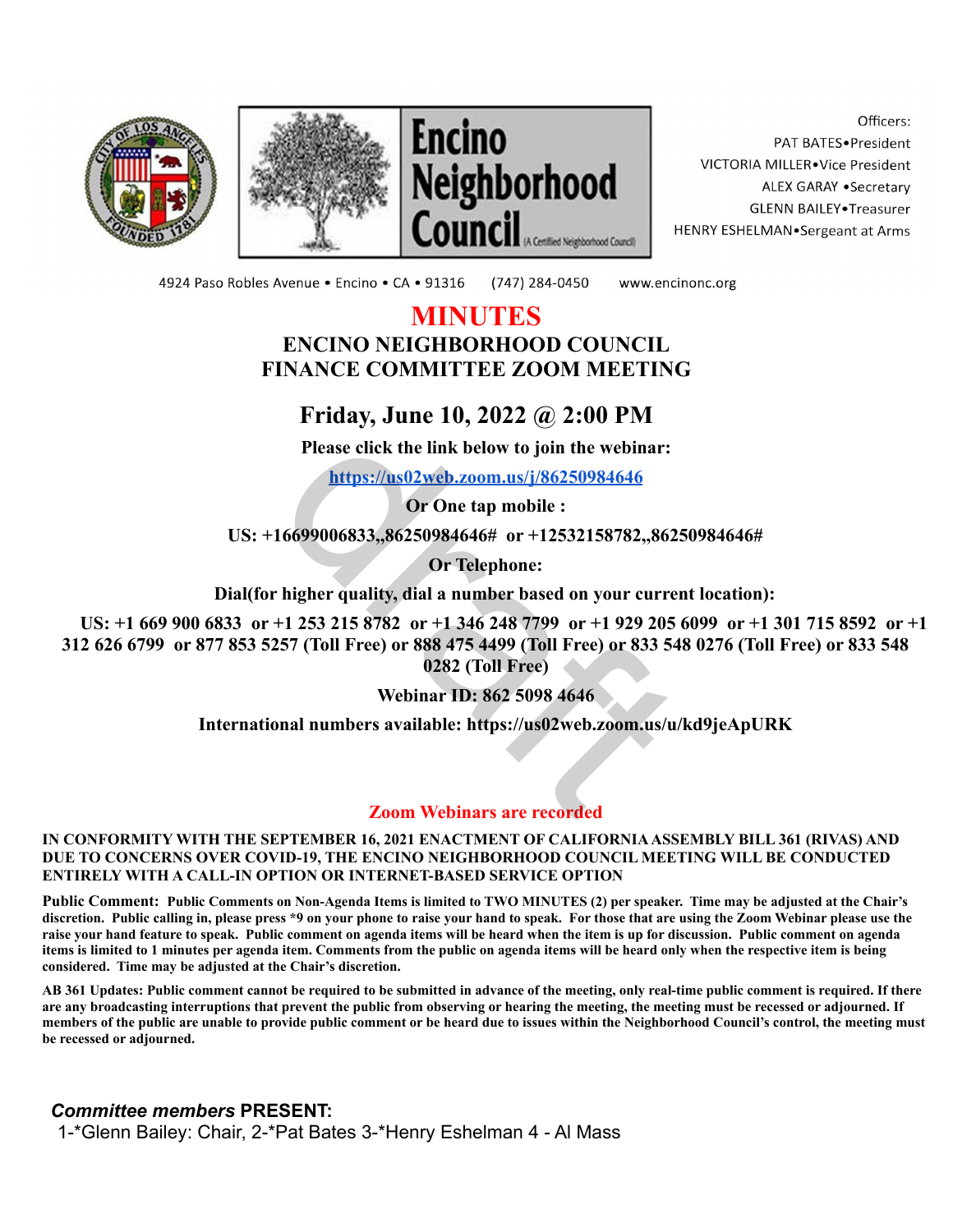### *Alternate Committee Members ABSENT:* 1-Anni Keusseyan

\*Denotes Board Member/Alternate (maximum 5 allowed)

- 1) Call to Order, Start recording. Roll call, determination of quorum, selection of voting Finance committee Members, Selection of Secretary for the meeting. *Meeting was called to order at 2:05PM, Pat volunteered to take notes. Quorum was determined; member al Mass joined around 2:10, there was a brief hiatus after Glenn lost power*
- 2) Approval of Prior Finance Committee Meeting [May 13, 2022](https://www.encinonc.org/assets/documents/8/meeting6283f2657c380.pdf) meeting. *Henry/Pat Approved 4 yes 0 no 0 Abstentions*
- 3) Public Comment on Non-Agenda Items within the Committee's subject matter jurisdiction Public Comments on Non-Agenda Items is limited to TWO MINUTES (2) per speaker. Time may be adjusted at the Chair's discretion. Public calling in, please press \*9 on your phone to raise your hand to speak. For those that are using the Zoom Webinar please use the raise your hand feature to speak. Public comment on agenda items will be heard when the item is up for discussion*There were no comments*
- 4) Action Items: Votes may be taken on all action items.
	- A) **Discussion and possible motion:** Final revision of 2021-2022 budget based on actual and projected expenditures at meeting date including, but not limited to, NPG and CIP categories. *The proposed final budget and comparison to actual amounts was discussed. After significant discussion, the following revised budget for fiscal year ending 6/30/2022 which will be recommended to the board is: Operations \$8,500, Outreach \$7,500, Community Improvement projects \$2,100, Neighborhood Purpose Grants, \$23,900, for a total of \$42,000. Pat/Henry Passed 4 yes/0 no/0 abstentions*
- B) **Discussion and possible motion:** Review CF 21-0772 and motion passed by [Encino NC](https://www.encinonc.org/assets/documents/8/meeting60aff4236250e.pdf) RE: Sidewalk repair pilot program. 5/26/2021 MOTION from Finance Committee: (Bates/2nd Almora) to approve a pilot sidewalk repair program Community Improvement Project,costing up to \$2,100 (payable to the Los Angeles Department of Street Services or other agency providing services), and to request that the funds be matched from Council District 5 discretionary funds, and further, that data be collected and evaluated as to effectiveness in remediating sidewalk defects. In addition, it is recommended that potential conflict of interest issues, which may depend on the location of work, be investigated and resolved. *This was discussed in some detail, as the consequence was to remove the money from the ENC's current fiscal year funds at some time in May 2022, while the intent of the motion was to remove it from the ENC's 2020-2021 funds.The concluded actions to follow are:* mments<br>
at taken on all action items.<br>
sible motion: Final revision of <u>2021-2022 budget</u> based of<br>
ing date including, but not limited to, NPG and CIP categretial<br>
amounts was discussed. After significant discussion.<br>
30
	- *i) Pat will contact CD 4 and ask if they can make a request that the ENC's 2021-2022 funds be credited with the \$1516.87 which reverted to the City's general fund in the 2020-2021 fiscal year. Further, The arrangement with Council District 5 in May 2021 was that the council district would match the \$2,100 that ENC is contributing to the pilot project. The ENC would be pleased if CD 4 could honor the predecessor council office agreement.*
	- *ii) Pat will contact the City Attorney for advice regarding placement of the project so that it avoids residences of board members living in Encino NC Area 1, and what amount of displacement (eg. 500') is required.*
	- *iii) Pat will contact Lee Blumenfeld to see what the time frame might be for this and potential locations as well as any confirmations he may have had from CD 5 regarding matching. Pat will also research any prior correspondence on this project.*
	- C) **Discussion and possible motion:** Review and revise [budget](https://www.encinonc.org/assets/documents/8/meeting629e4ca3caab6.pdf) for presentation to the Board at the June 22, 2022 meeting. The approved budget will be incorporated into the 2022-2023 Administrative package for approval by the board. *The committee had a long discussion of various components of the initial 2022-2023 budget. Items of significant concern were equipment and tech assistance outlay for transition to in-person or hybrid meetings, refreshments at in-person meetings. There was a discussion of printing costs and how to reduce the cost of*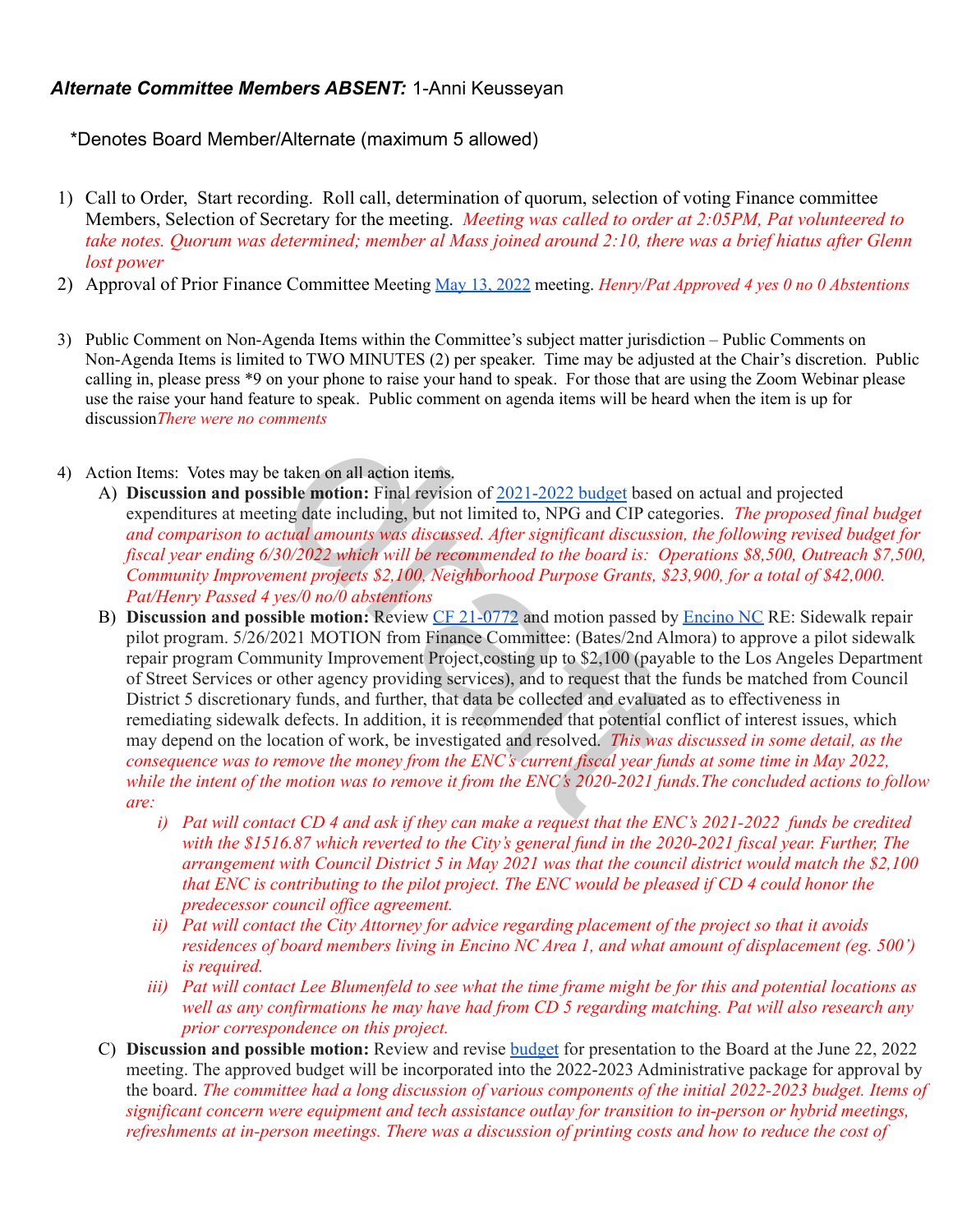*election outreach. Several categories of expense on the preliminary version were revised pursuant to discussion during the meeting. The resulting Initial 2022-2023 Budget is attached to and part of these minutes, and reflects overall expenditures of \$12,100 for operations, \$5,950 for Outreach, \$6,000 for Neighborhood Purpose Grants, and \$7,950 for Election expenditures.. A motion was made to recommend that the attached Initial Budget be approved by the ENC board and submitted as a part of the ENC's 2022-2023 Administrative Packet. Pat/Henry Approved 4 yes/0 no/0 abstentions.*

- D) Follow-up discussion regarding current fiscal year issues. *Brief discussion of items not cleared yet.*
- **E)** Committee Member Comment on Items not on this Agenda
- 5) Adjournment 1537

Next Finance Meeting: 8/12/2022 @2 PM

draft